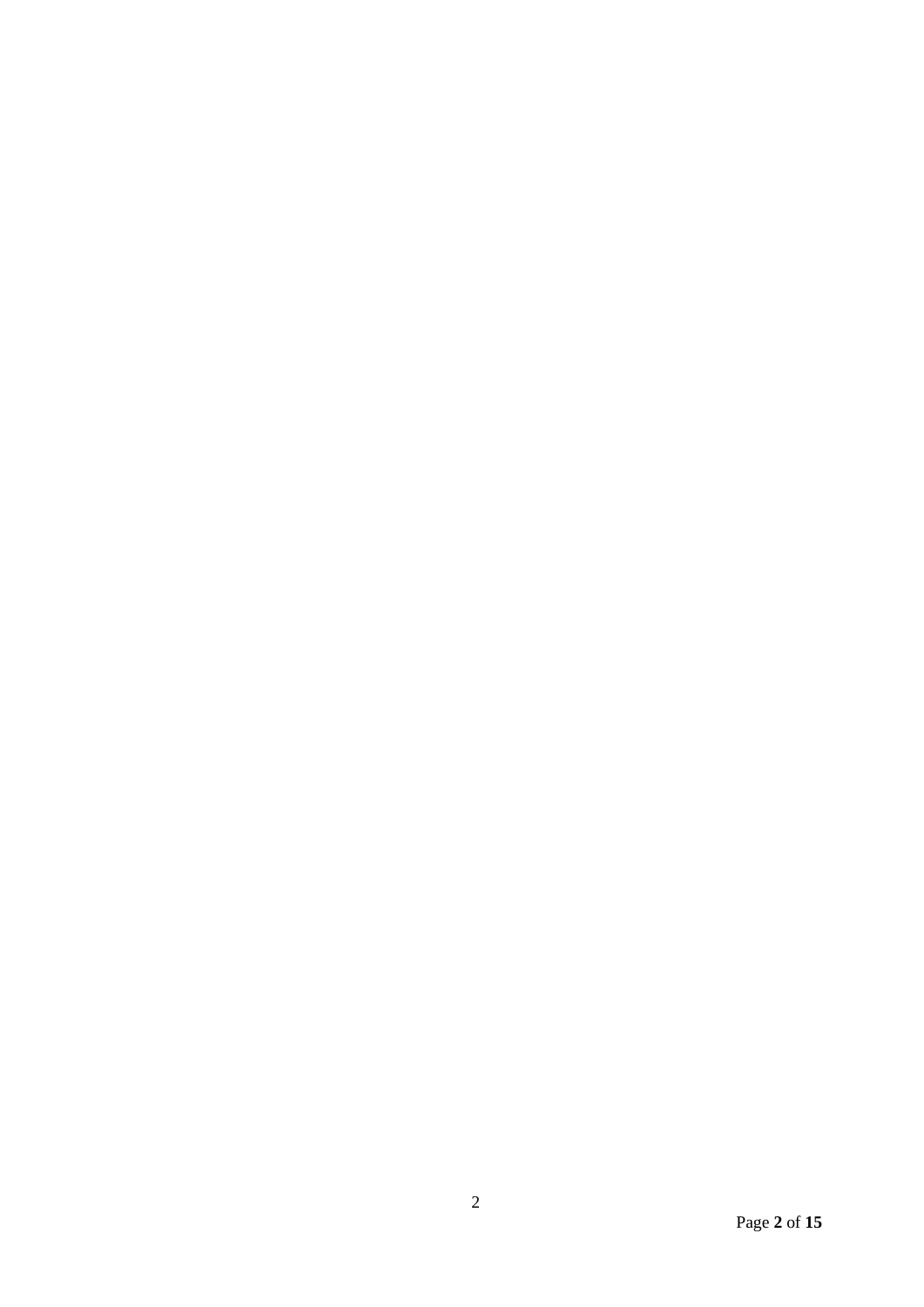#### **1 Introduction**

1.1 This Agreement between The Pope Francis Academy Trust and the signatory trade unions establishes machinery to consult and negotiate with staff through the recognised trade unions. The Pope Francis Academy Trust recognises the joint unions as the body representing staff for the purposes of informing and consulting the workforce and for negotiation on the terms and conditions of employment for staff.

To enable the joint trades unions to effectively carry out their functions within this agreement The Pope Francis Academy Trust commits to:

- i) Encourage new employees to join a trade union of their choice;
- ii) Notify the trade unions of new employees;
- iii) Encourage employees to become accredited trade union representatives;
- iv) Value the contribution of trade union representatives.

#### 1.2

In accordance with the TUPE Regulations, trade union recognition rights for recognised trade unions are automatically transferred over when a maintained school becomes an Academy. This move to academy status, means that there is a need to clarify the specific working arrangements between the Unions and The Pope Francis Academy Trust, particularly in respect of consultation and negotiation and facilities for union representatives. The terms of this Agreement provide that clarification and supersede all formal trade union recognition agreements and informal practices which transferred under TUPE. All unions represented on the JCNC will undertake to consult and inform union officials, as appropriate, in all local authorities where current formal trade union recognition agreements exist as to any revised arrangements.

#### 1.3

The parties undertake to negotiate constructively with a view to reaching joint agreements which are acceptable to their respective constituents wherever possible and the intention of all meetings will be to reach an agreement on the issue(s) under consideration.

#### 1.4

The signatories to this Agreement share, as their guiding principle, the need to ensure an environment which promotes education of the highest quality. This Agreement is intended to promote and assist in the establishment of:

- Harmonious working relationships
- Jointly agreed pay and conditions of employment
- Good industrial relations and the fair treatment of staff
- Commitment to equality of opportunity
- Commitment to quality education
- Avoidance or resolution of disputes wherever possible
- The ability for academies to be managed in an effective and nonbureaucratic manner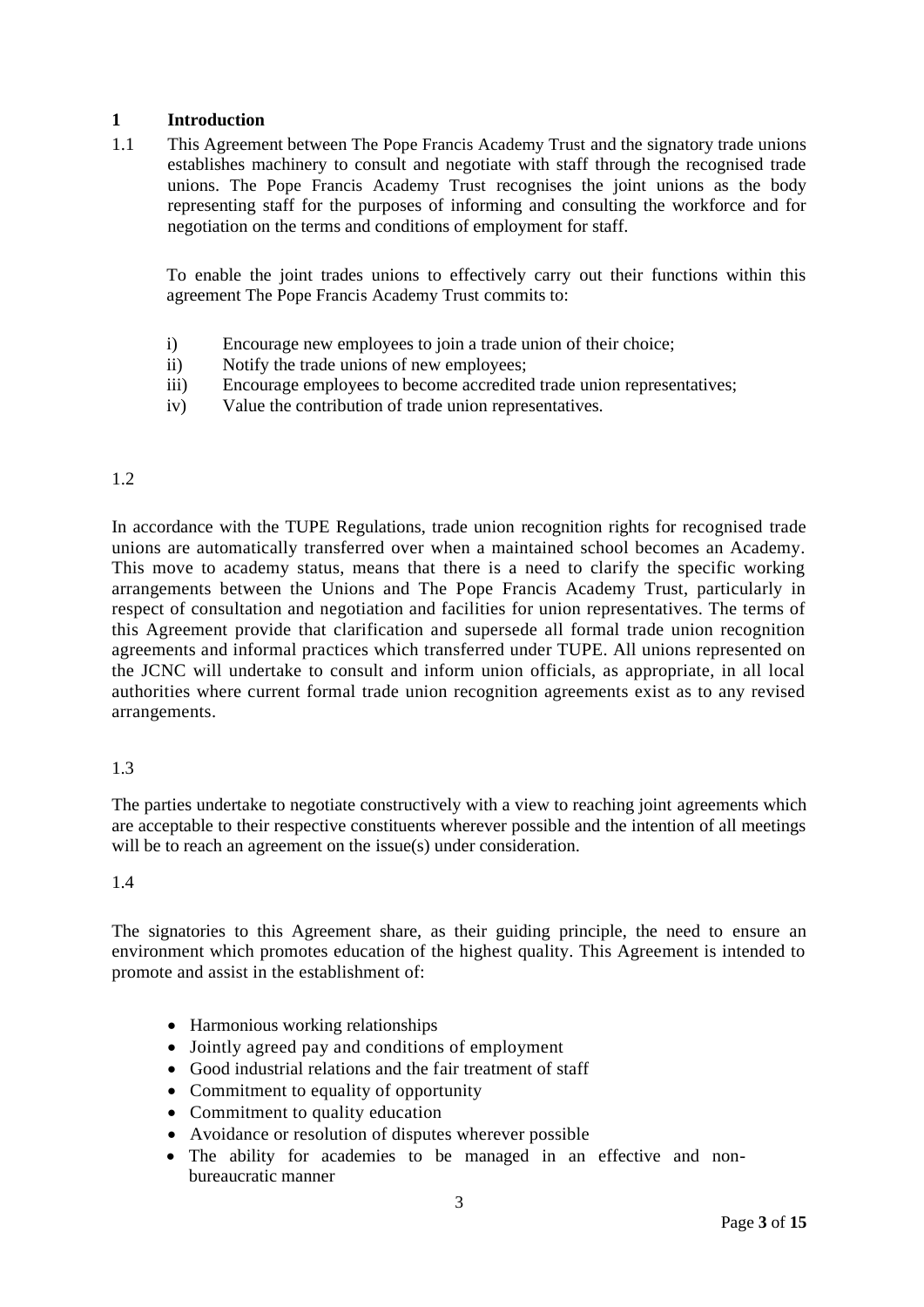- The effective use of funding
- The fair and proper application of TUPE and all other employment law
- Effective health & safety practices
- Effective communication to all staff
- The participation and involvement of all staff

#### 1.5

The Pope Francis Academy Trust recognises the trade unions' right to represent, protect and advance the interests of their members employed in each The Pope Francis Academy Trust establishment or directly by the Trust.

The trade unions recognise that it is the responsibility of The Pope Francis Academy Trust and its academies to plan, organise and manage the delivery of high quality education to all its pupils.

#### **2 Recognition**

#### 2.1

The following unions are recognised by The Pope Francis Academy Trust for the purpose set out in the paragraph above:

#### **For Teachers:**

- Association of School and College Leaders (ASCL)
- National Association of Headteachers (NAHT)
- NASUWT The Teachers' Union
- National Education Union (NEU)

#### **For Support Staff:**

- Unison
- GMB
- Unite

2.2

Other unions may be recognised in due course, where appropriate.

#### **3 Structure for Consultation, Negotiation and Representation**

#### 3.1

Within The Pope Francis Academy Trust consultation and negotiation will take place at three levels.

#### 3.2 Trust-Wide Level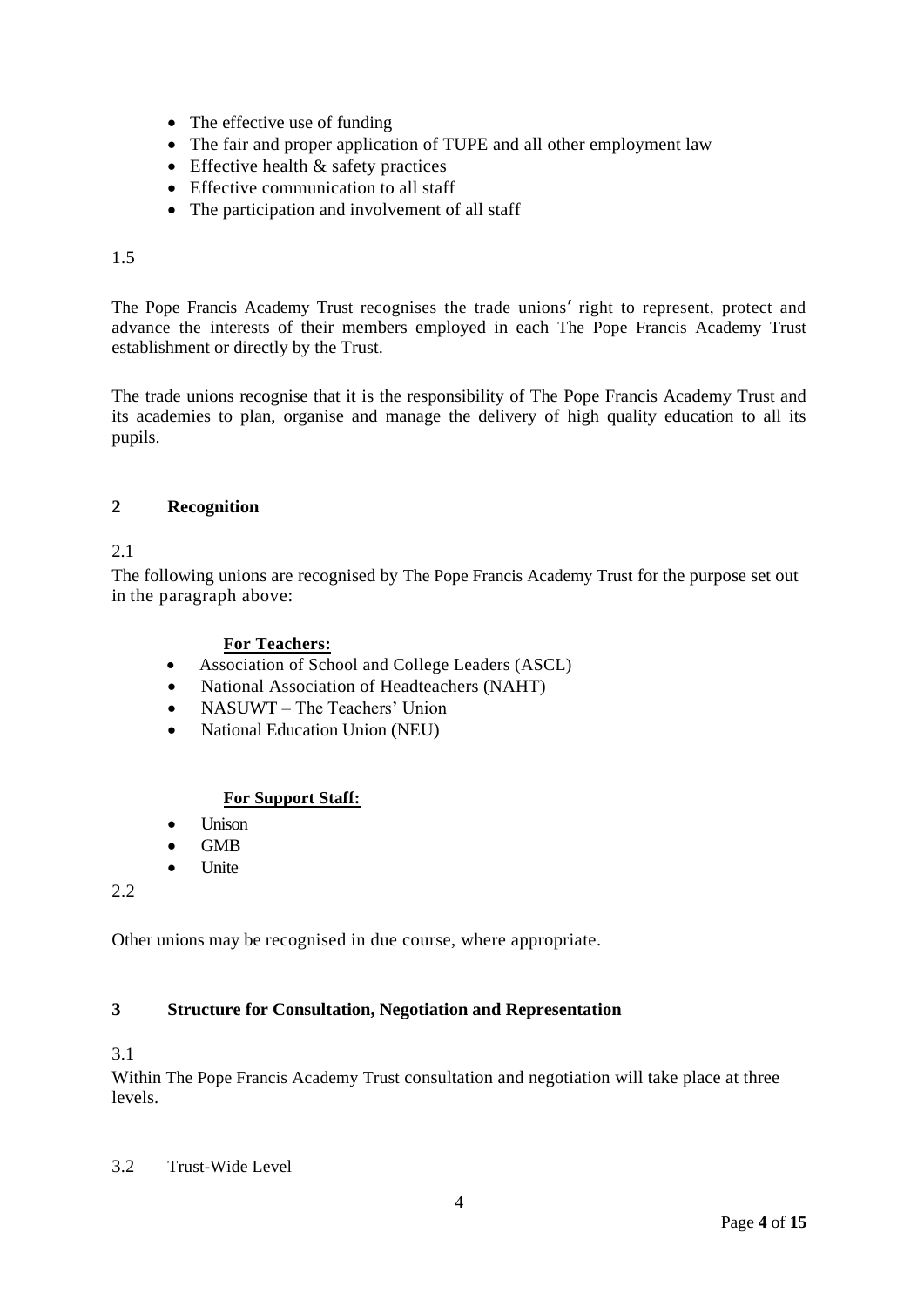At The Pope Francis Academy Trust level consultation and negotiation on terms and conditions issues will take place through the Joint Consultation and Negotiation Committee (JCNC). Such meetings will initially take place once per term. Sub Groups may meet as appropriate to discuss details of proposed changes to terms and conditions which only affect teachers or support staff. Such Sub Groups will only be formed by joint agreement and will report back to the full JCNC.

#### 3 .3 Academy Level

Within each Academy, the Principal/Headteacher (and Senior Leaders) will schedule a termly meeting with in-house trade unions representatives for the purpose of ensuring good ongoing relations through the discussion of relevant issues within the Academy.

Each Academy will be bound by the terms and conditions, and any other joint agreements reached at trust-wide level via the JCNC

#### 3.4 Individual Level (representation)

The Trust will continue to work constructively will local union representatives where issues are specifically about an individual in an academy. The Trust will work with local union officials and/or officers when staff need representation etc.

#### **4 Consultation and Negotiation at JCNC Level**

#### 4.1

The recognised unions and The Pope Francis Academy Trust will negotiate at the JCNC on a pay and conditions framework and on any other issues that the parties mutually agree from time to time should be the subject of negotiations.

The Pope Francis Academy Trust recognises that a national framework of terms and conditions in education is essential for the smooth operation of the labour market for education professionals. It will employ Teachers on School Teachers Pay and Conditions alongside the "Burgundy Book" terms of service and support staff on NJC derived "Green Book" terms and conditions and commits to do so as long as those represent the best available and it is the desire of The Pope Francis Academy Trust employees to retain them.

#### 4.2

The parties undertake to negotiate constructively with a view to reaching joint agreements which are acceptable to their respective organisations wherever possible.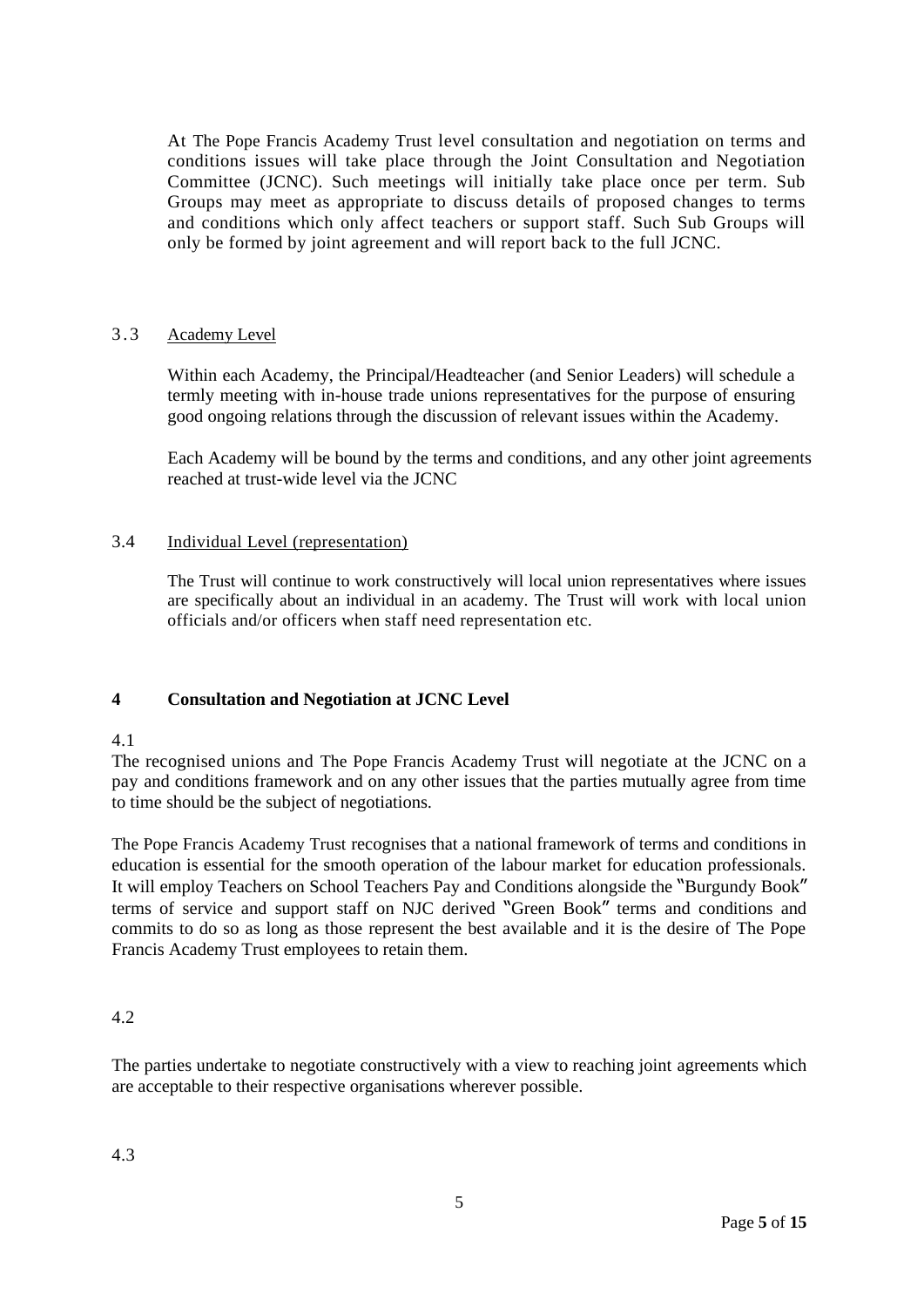The following matters shall be the subject of consultation and/or negotiation between the recognised unions and The Pope Francis Academy Trust:

- Pay, including pay structure
- Hours and holidays
- Negotiating machinery and procedures
- Changes to existing, or creating new, collective agreements
- Employment policies and procedures, including disciplinary, capability and grievance procedures
- Health and safety
- Staff training and development
- Equality issues
- Operational issues affecting the deployment, security and prospects of staff
- Any other item which both sides agree to refer

#### 4.4.

The Trust will employ all staff on the national terms and conditions for school teachers (STPCD & Burgundy Book) and support staff (NJC Green Book).

#### **5 Operation of the Agreement**

#### 5.1

The operation of this Agreement will be reviewed every two years by both sides in order that consideration can be given to the need for any change in the light of experience.

#### 5.2

Either The Pope Francis Academy Trust or any of the signatory unions may give six month's notice of their intention to withdraw from the Agreement.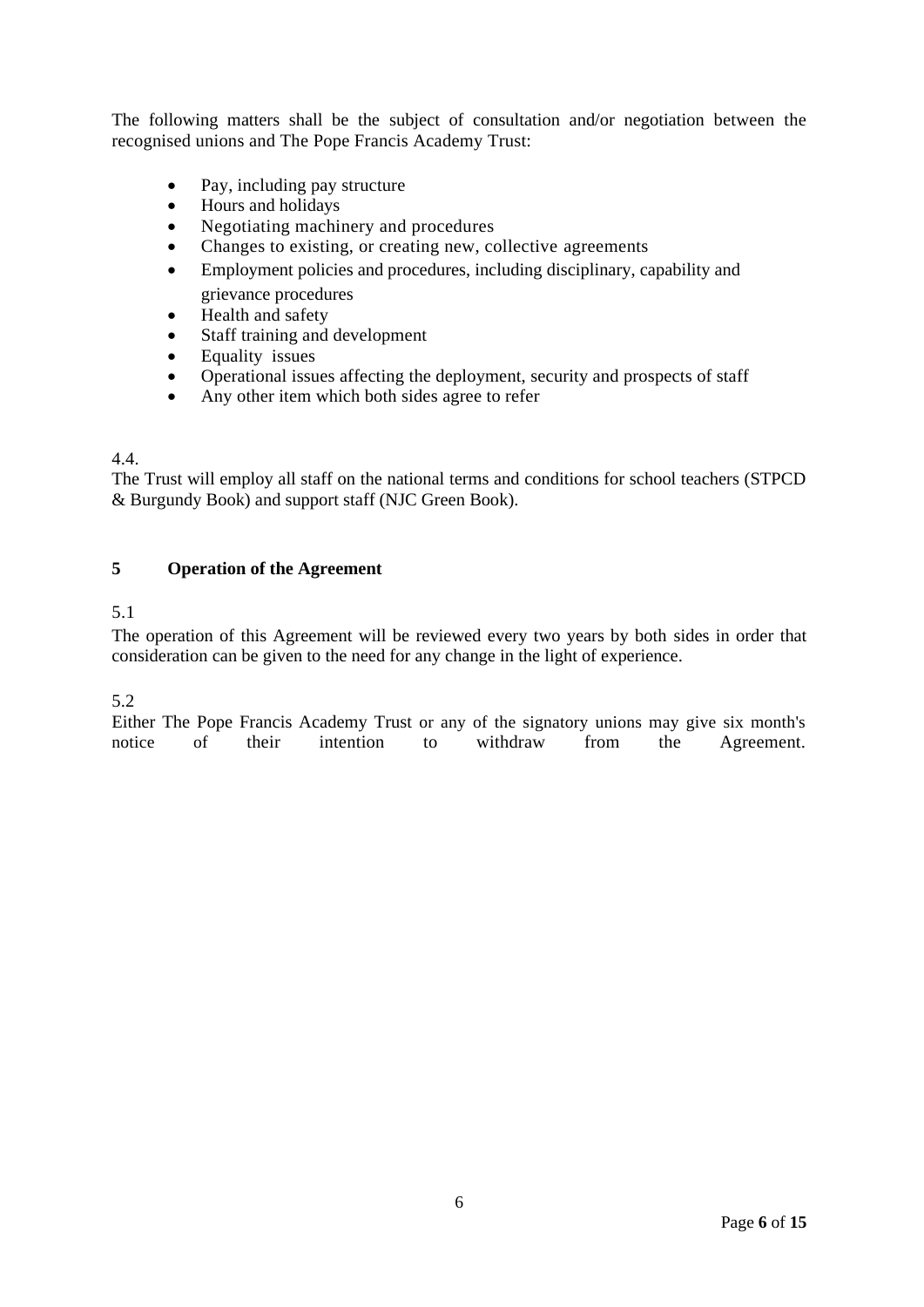#### **Joint Consultative and Negotiating Committee for Staff in The Pope Francis Academy Trust**

#### **Constitution**

#### **Title**

1. The body shall be known as the Joint Consultative and Negotiation

Committee for Staff in The Pope Francis Academy Trust (JCNC).

#### **Scope**

2. The functions of the JCNC are specified under the 'Structure for Consultation and Negotiation' section of this Agreement and shall relate to all those working under contract, whether of employment or service, for The Pope Francis Academy Trust.

#### **Membership**

- 3. The Pope Francis Academy Trust representatives shall normally be:
	- the Chief Executive
	- any Director with an interest in an agenda item
	- a representative from the external HR provider
	- alternatives may be deputed from time to time.

4. The Trust may also invite a board member where it is considered helpful to the agenda items.

5. The following trade unions shall represent staff and each is entitled to nominate one representative to the JCNC:

For teachers

- Association of School and College Leaders (ASCL)
- National Association of Headteachers (NAHT)
- National Association of Schoolmasters Union of Women Teachers (NASUWT)
- National Education Union (NEU)

For support staff

- Unison
- GMB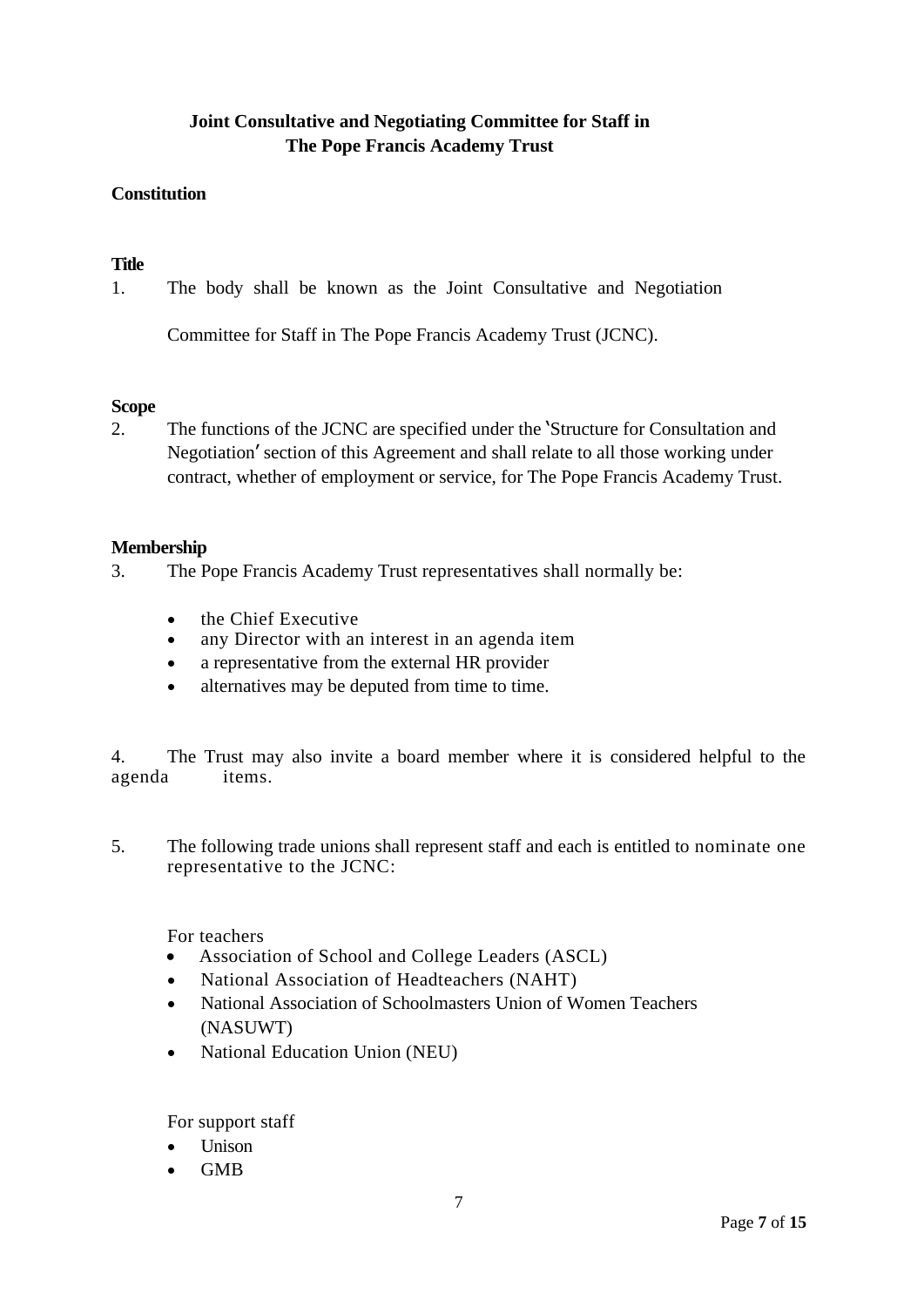• Unite

6. If any organisation referred to in the paragraph above fails to appoint representatives, this shall not invalidate the decisions of the JCNC. In the event of any organisation's representative being unable to attend any meeting of the JCNC or its committees, that organisation shall be entitled to appoint another representative to attend in his or her place. Additional Representatives may attend place. Additional Representatives may attend as observers with speaking rights but not voting rights with The Pope Francis Academy Trusts prior agreement.

#### **Functions**

7. The JCNC and its committees will, as set out in the 'Consultation and Negotiation at JCNC Level' section of this Agreement, negotiate on the pay and conditions framework and on any other issues that the parties mutually agree from time to time should be the subject of Group level negotiations.

8. The parties undertake to negotiate constructively with a view to reaching joint agreements which are acceptable to their respective organisations wherever possible. Agreements within the JCNC shall be communicated to The Pope Francis Academy Trust Board for ratification. The parties are committed to seeking to uphold and implement such agreements once ratified.

#### **Information**

- 9. The Pope Francis Academy Trust undertakes to supply the recognised unions with the necessary information for them to carry out effective consultation and negotiations.
- This shall include the organisation's employment policies and procedures and proposed amendments and additions.

#### **Consultation**

10. The Pope Francis Academy Trust undertakes to have proper consultation with staff through their trade unions to enable feedback and discussion before significant decisions are taken concerning matters directly affecting the interests of the staff. The Pope Francis Academy Trust will additionally consult on the current situation, structure and probable development of employment in the organisation, especially any threat to employment and on any changes in work organisation or contractual relations in sufficient time to allow full and meaningful consultation to take place before such changes are implemented.

#### **Procedure**

- 11. Committees and Sub-Committees
	- The JCNC will operate through one committee. Sub Groups may meet as appropriate to discuss details of proposed changes to terms and conditions which only affect either teachers or support staff. Such Sub Groups will only be formed by joint agreement and will report back to the Group JCNC.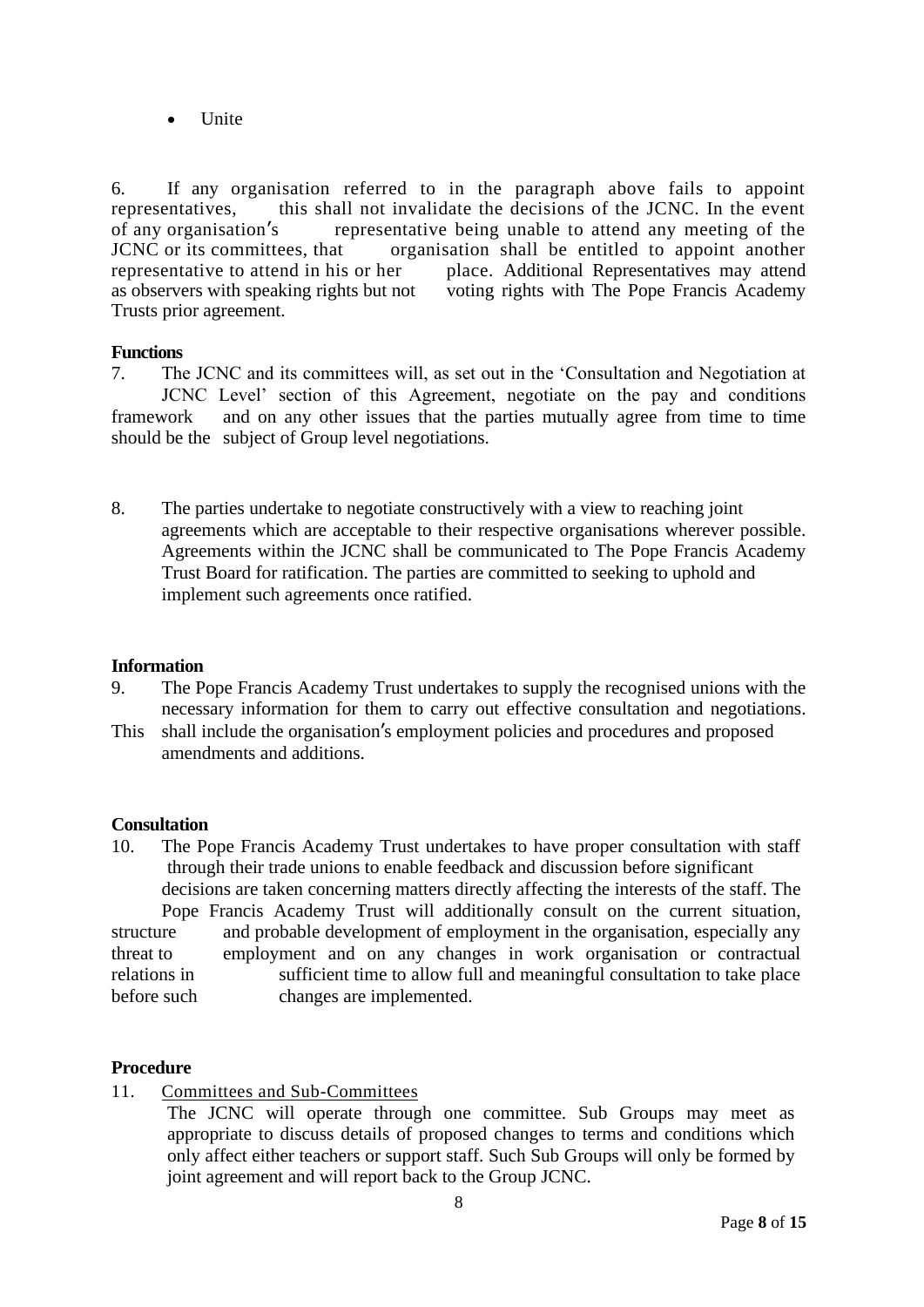#### 12. Co-Opted Members

The JCNC may co-opt or allow any Sub Group to co-opt such persons with special knowledge, not being members of the JCNC, as may serve the particular interest of the JCNC or its committees provided that person so co-opted serves only in a consultative and non-voting capacity.

#### 13. Chair

The JCNC will be chaired by a representative of The Pope Francis Academy Trust. Wherever possible it will be the Chief Executive or his/her nominee who chairs the meetings.

#### 14. Officers

The Pope Francis Academy Trust and the collective trade unions will each appoint a Secretary to work together on business relating to the JCNC and for any Sub Groups of the JCNC.

#### 15. Meetings

Ordinary meetings of the JCNC will take place as often as may be necessary as agreed in discussion between the parties, but at least once per term.

16. Special meetings may be called by the Chair, either on behalf of The Pope Francis Academy Trust or in response to a formal request from JCNC members representing at least two unions on the staff side. The request for a special meeting and the notice summoning the meeting shall state the nature of the business proposed to be transacted thereat, and no other matters shall be discussed. Such special meetings shall only be called in exceptional circumstances where the nature of the business fully justifies such a meeting. The meeting shall take place within 15 working days (Mon-Fri, excluding school holidays) of the requisition by the Chair.

17. The date of the meeting and the agenda will be agreed jointly following consultation with all constituents in advance by the Joint Secretaries.

#### 18. Notice of Meetings

Agenda items will be agreed by the Joint Secretaries at least 15 working days before the meeting. All notices of meetings of the JCNC and any committees thereof shall normally be sent to the respective members at least 10 working days before the date of the meeting. Such notices will contain the agenda and any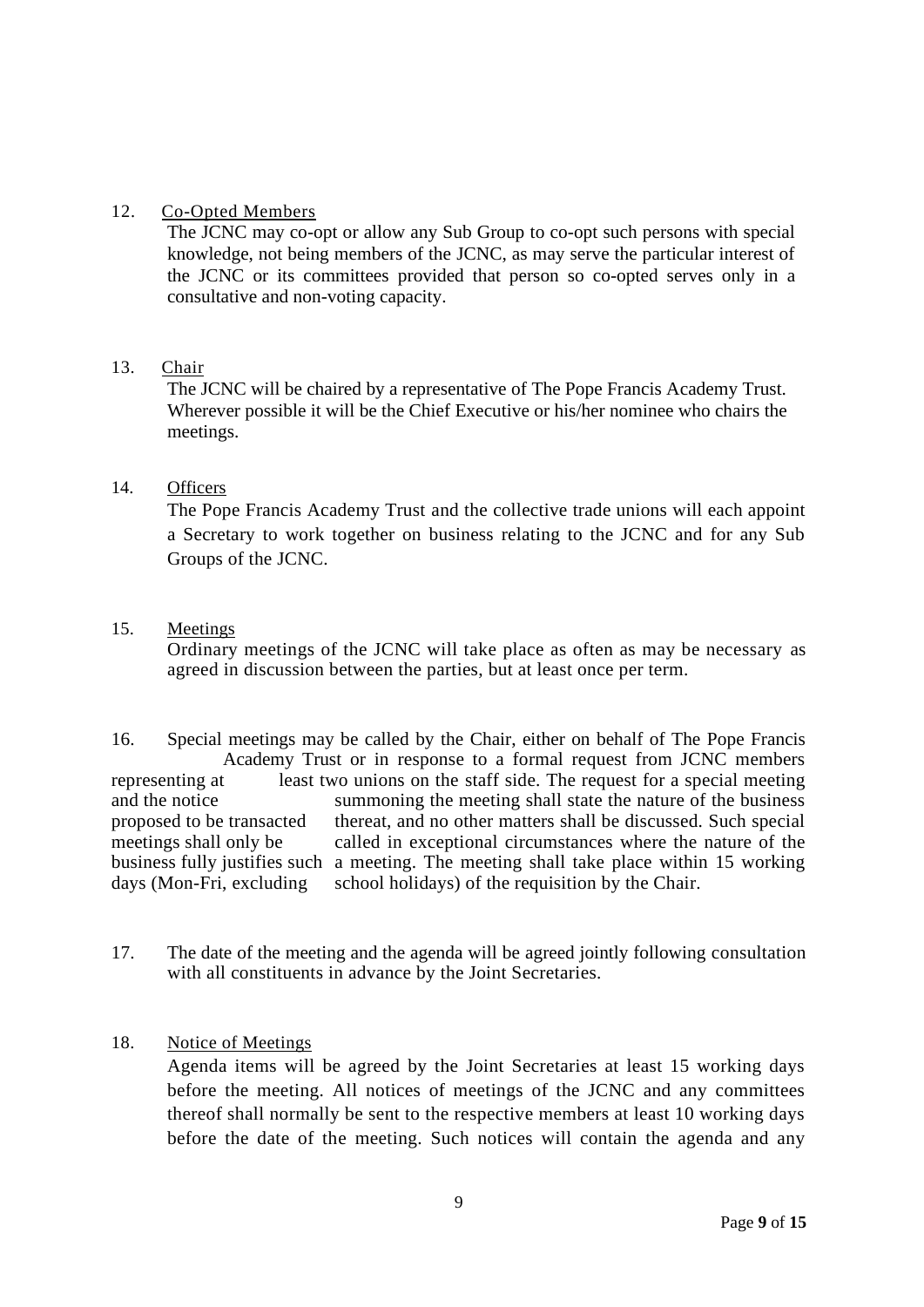supporting papers and the time for the start of the meeting and its anticipated duration.

#### 19. Funding

The costs associated with hosting the meetings will be met by The Pope Francis Academy Trust, including the travelling and other incidental expenses incurred by JCNC members employed by The Pope Francis Academy Trust which will be reimbursed.

#### 20. Reports and Minutes

The Pope Francis Academy Trust will provide for meetings to be minuted and for draft minutes to be prepared. The Joint Secretaries will circulate a copy of the draft minutes of the proceedings for all meetings within 10 working days after the meeting. Such minutes shall be subject to approval by the JCNC at its next meeting.

#### **Failure To Agree**

21. If The Pope Francis Academy Trust and the trade unions cannot reach an agreement, the matter may be referred to the Advisory Conciliation and Arbitration<br>Service (ACAS) in order to seek resolution of the issue. Both parties will  $(ACAS)$  in order to seek resolution of the issue. Both parties will seek to agree whether the referral shall be for conciliation or arbitration, and the Joint Secretaries shall be tasked with seeking agreement on the terms of the referral.

22. Whilst these procedures are being followed the Academy will honour the status quo ante.

#### **Amendments To The Constitution**

23. The Constitution shall be amended only with the agreement of both sides of the JCNC.

#### **Facilities For Trade Union Representatives and Members**

24. The Pope Francis Academies Trust agrees to provide appropriate facilities to trade union representatives and members in order to enable them to discharge trade union duties and undertake trade union activity respectively and to facilitate the objectives of effective communication and consultation with employees and their representatives set out earlier in this Agreement.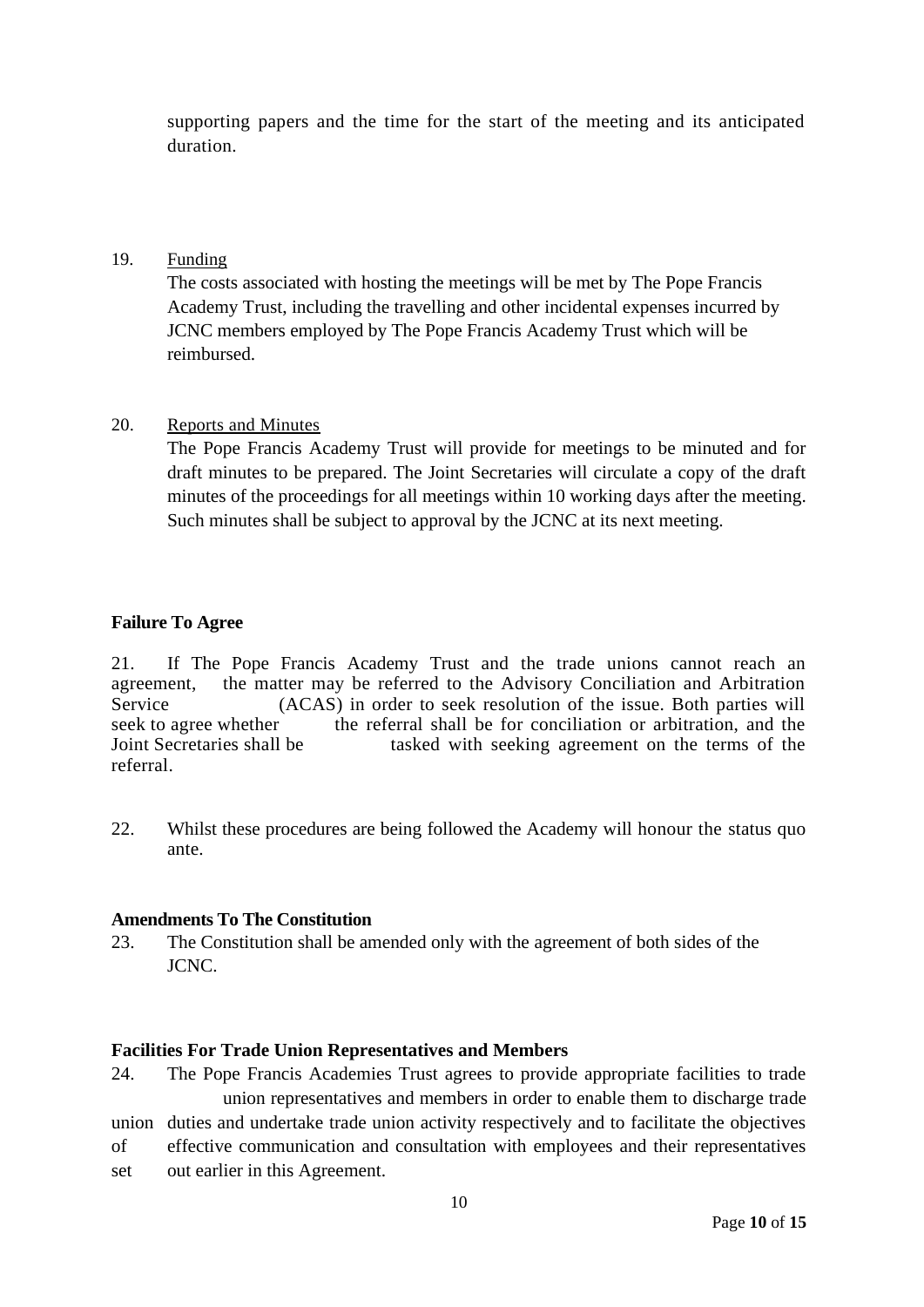25. Each Academy will buy into facilities through their local authority where available subject to review contemporaneously with any review of this agreement.

26. The Trust will make arrangements for the deduction and transfer of union subscriptions through payroll.

#### **Trade Union Representatives**

27. For the purposes of this Agreement, the term 'trade union representatives' includes workplace representatives, health and safety representatives and learning representatives.

28. Trade union representatives will be appointed in accordance with the rules of the individual trade unions concerned. The trade unions will inform The Pope Francis Academy Trust in writing of the names of their appointed representatives.

29. The numbers of trade union representatives appointed shall be a matter for each union, but the trade unions agree that the numbers shall be reasonable in relation to the number of members represented.

30. It is for each trade union to determine whether their representatives at the JCNC are employed officials or local representatives.

31. The Pope Francis Academy Trust expressly values the contribution made by trade union representatives and their skills and experience and specifically undertakes that no trade union representatives will suffer detriment of any nature as a result of undertaking this vital role on behalf of trade union members.

#### **Time Off With Pay For Trade Union Representatives**

32. The Pope Francis Academy Trust recognises the statutory right of trade union representatives to reasonable time off with pay for the purpose of carrying out trade union duties. The Pope Francis Academy Trust will not unreasonably withhold appropriate time off with pay, in particular time off for representatives to attend meetings convened by The Pope Francis Academy Trust reasonable time off for representatives to prepare for and/or attend meetings or to consult with employed officials of their union; and reasonable time off for trade union representatives to attend annual conferences and other policymaking conferences of their trade unions as a delegate.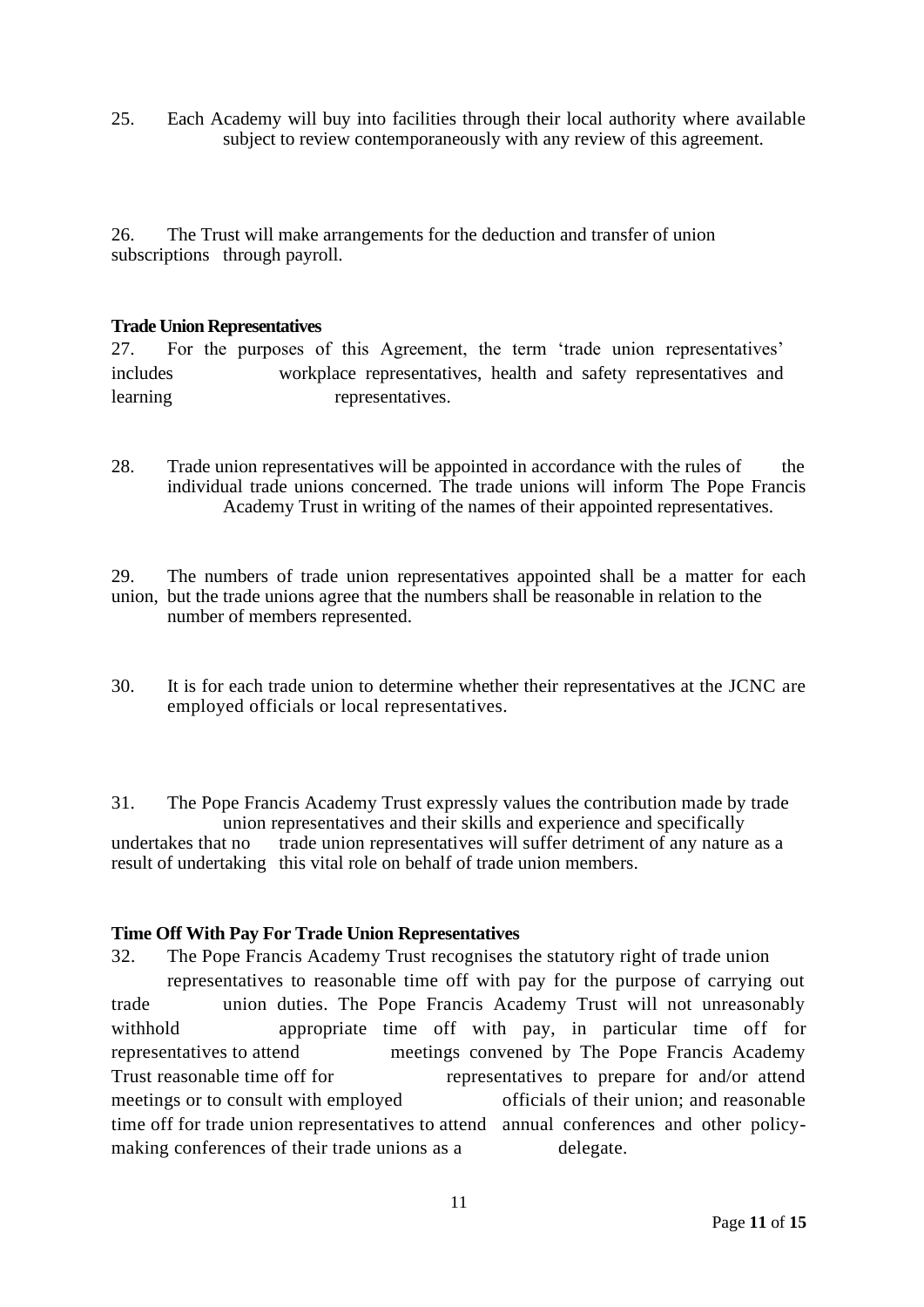Such time off with pay will normally be during normal academy operating hours; in the case of support staff union representatives through time off during their contractual working hours, and in the case of teacher union representatives through release from timetabled teaching time. Trade union representatives will give as much notice as **possible of the need for such time off.** 

33. The Pope Francis Academy Trust will seek to ensure that all meetings convened by them or the individual Academy and involving trade union representatives take place within normal academy operating hours.

34. Where possible, The Pope Francis Academy Trust will endeavour to accommodate individual requirements but never at the expense of provision of service to pupils and the wider community.

35. The Pope Francis Academy Trust and the trade unions are committed to ensuring that trade union representatives receive appropriate training to allow them to discharge their trade union duties. The trade unions will provide appropriate training to their

representatives.The Pope Francis Academy Trust will permit trade union representatives reasonable time off with pay to attend relevant training courses run

by their trade unions or by other appropriate bodies on receiving appropriate notification, notice and information relating to the courses provided.

36. It is agreed that any request for time off will be balanced against the effective running of the Academy and be judged against the impact that it will have on the efficient running of the organisation, especially with reference to the impact on learning and progress.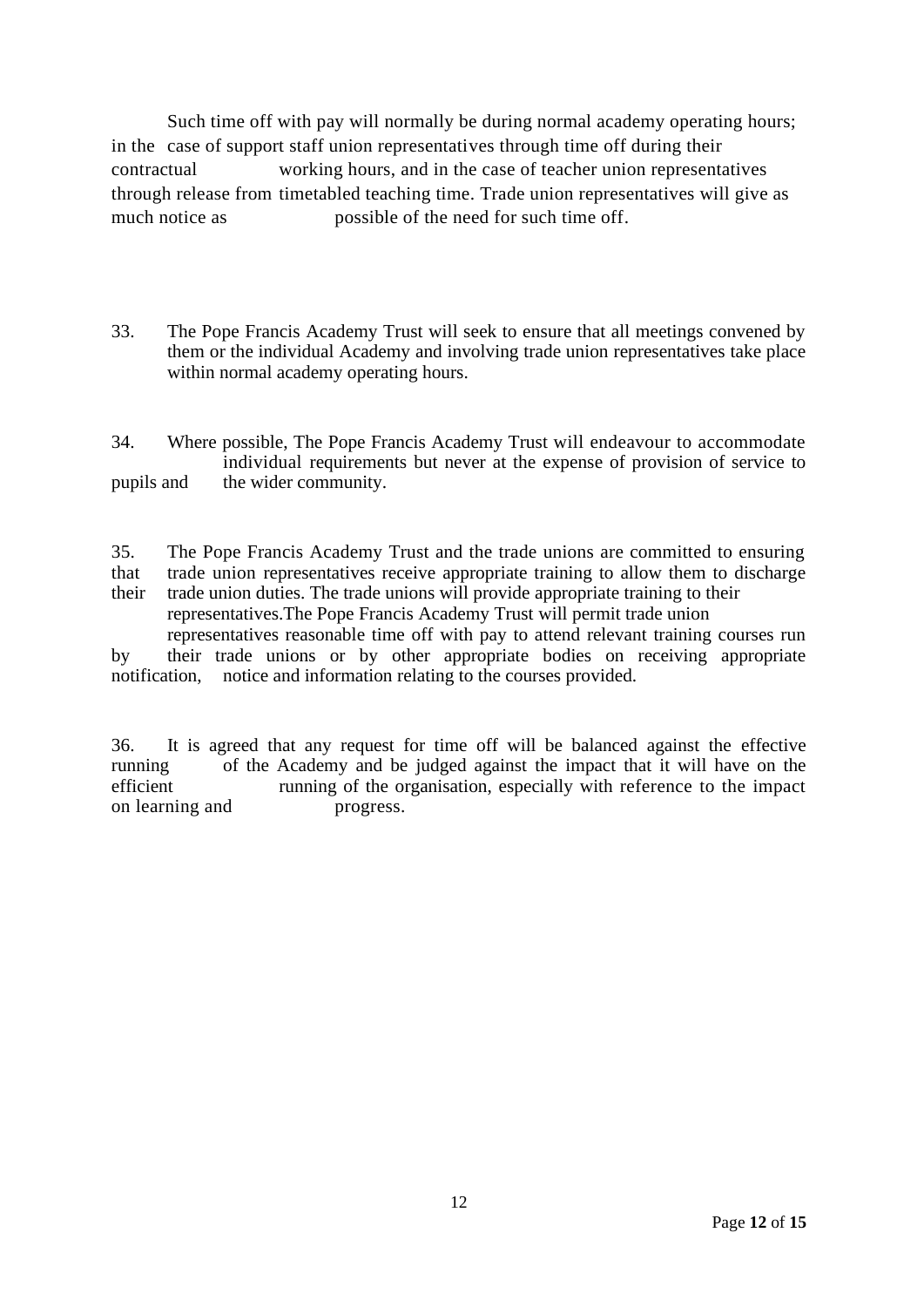#### **Other Facilities For Trade Union Representatives**

- 37. The Pope Francis Academy Trust will provide the following facilities to trade union representatives:
	- Reasonable accommodation to hold meetings and to interview members in a confidential manner
	- Reasonable accommodation to hold pre-meetings prior to the JCNC meetings for up to one hour
	- A physical and where possible virtual notice board in each academy
	- Reasonable access to and reasonable free use of office space, confidential telephone, ICT facilities and photocopying facilities where available

#### **Trade Union Meetings**

38. The Pope Francis Academy Trust will allow trade union members to hold meetings on the premises outside their normal working hours, including at lunch times and immediately following the end of the timetabled day. For support staff, permission for meetings during contracted hours will not unreasonably be withheld, taking account of the operational requirements of the Academy. The trade unions will give reasonable notice of all meetings to the Academy. The Pope Francis Academy Trust will not unreasonably seek to place restrictions on the frequency or duration of such meetings or to the attendance of employed officials or local representatives of the trade union at such meetings, subject to being informed in advance.

In the event that a meeting is called at the The Pope Francis Academy Trust

headquarters, local union representatives are entitled to claim travel costs in line with the Trust's agreed expense policy.

#### **Disciplinary Action Involving Trade Union Representatives**

39. The Pope Francis Academy Trust will not take disciplinary action against a trade union representative until an employed official of that trade union has been informed.

End.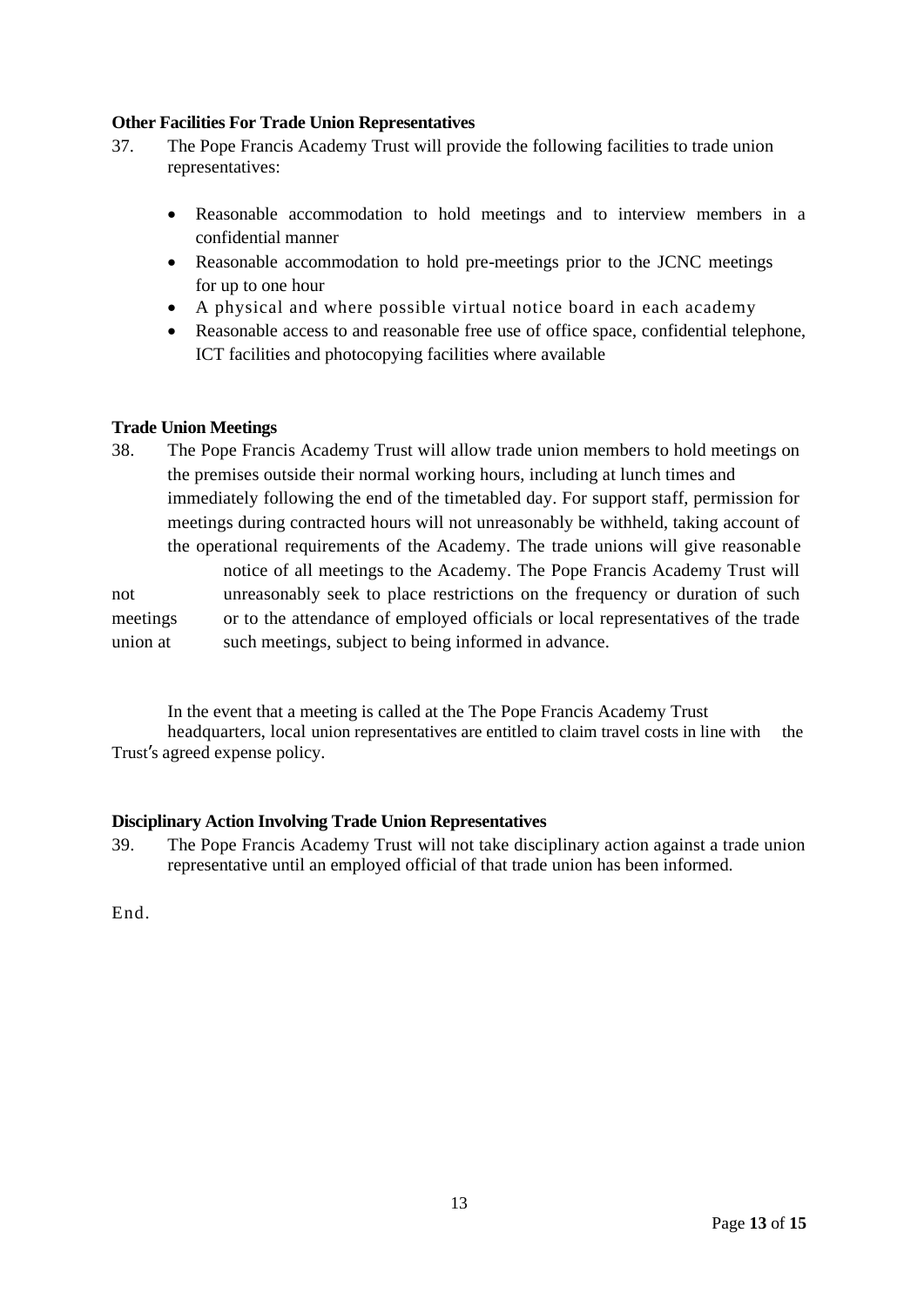### **Signatories to the agreement**

| <b>Organisation</b>                        | <b>Signature</b> | <b>Full name</b>      |
|--------------------------------------------|------------------|-----------------------|
| <b>ASCL</b>                                |                  |                       |
| <b>GMB</b>                                 |                  |                       |
| <b>NAHT</b>                                |                  |                       |
| <b>NASUWT-The</b><br><b>Teachers Union</b> |                  |                       |
| <b>National Education</b><br><b>Union</b>  |                  |                       |
| <b>UNISON</b>                              |                  |                       |
| <b>UNITE</b>                               |                  |                       |
| The Pope Francis<br><b>Academy Trust</b>   | But Hellin       | <b>Paul Halliwell</b> |